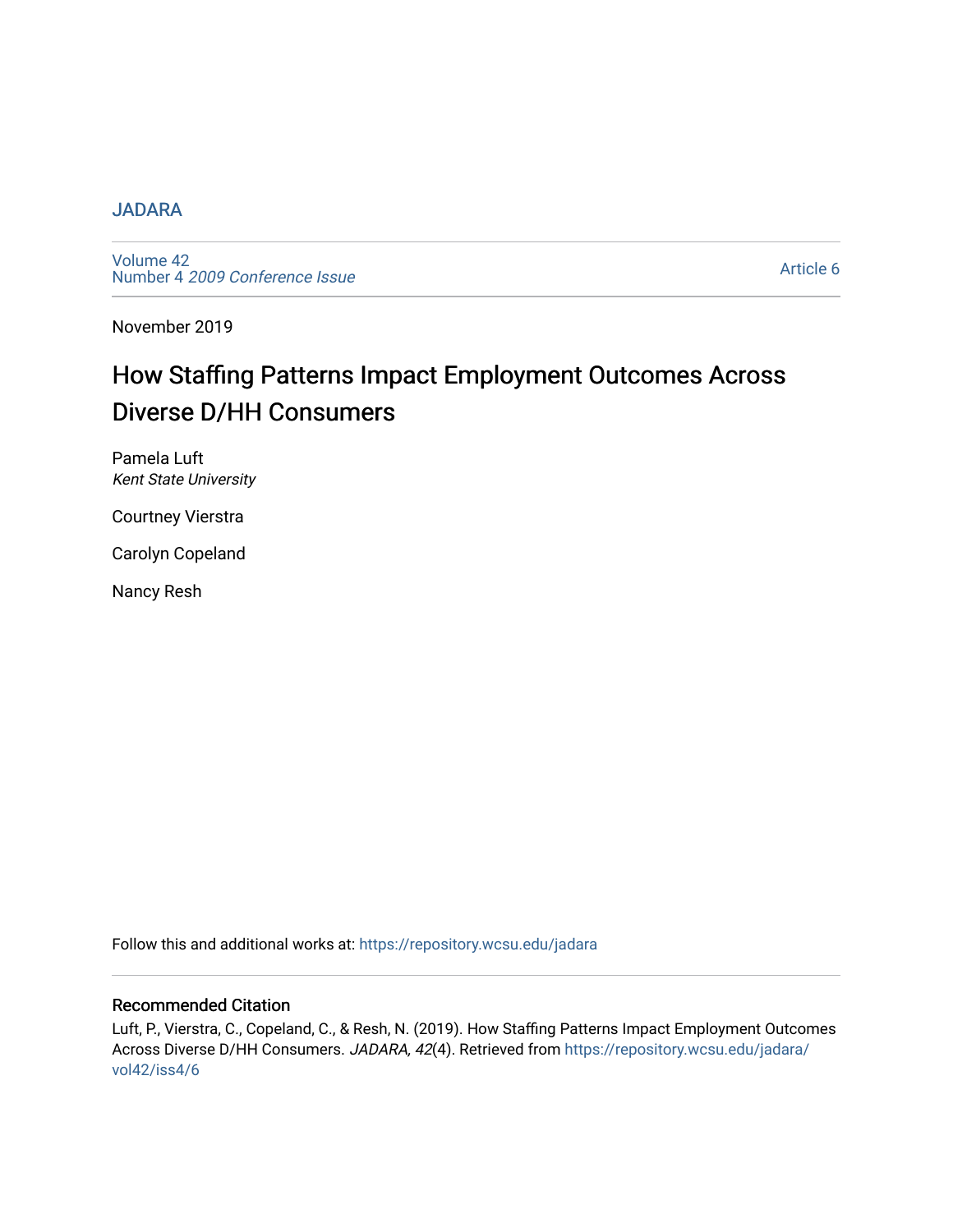### HOW STAFFING PATTERNS IMPACT EMPLOYMENT OUTCOMES ACROSS DIVERSE D/HH CONSUMERS

Pamela Luft, Ph.D. Courtney Vierstra, Ph.D., CRC Carolyn Copeland, M.Ed. Nancy Resh, M.Ed. Kent State University

## Introduction: Needs for Rehabilitation Counselors for the Deaf

Hearing loss comprises the largest chronic disability group in the U.S. (Dew, 1999) with prevalence rates that increase greatly with age. The U.S. Census (2006) reported that 2.3% of individuals 25-64 years identified themselves as having a hearing loss, a rate that increased to 12.3% for those aged 65 and older. The Job Accommodations Network also found that requests for accommodations due to hearing loss were the single largest category (Dowler & Walls, 1996).

Based on these demographics, rehabilitation services are, or will be, needed by a relative large proportion of U.S. workers. However, providing services for this population may be compromised by personnel shortages. Anderson, Boone, and Watson (2003) found that 30.2% of states reported significant shortages of personnel to work with Deaf consumers and 20.9% had significant shortages for Hard of Hearing (HH) consumers. A greater number of states reported moderate-level shortages: 58.1% of states for Deaf consumers and 53.5% for HH consumers.

With the aging of the "Baby Boom" population, the number of workers who require accommodations as a result of age-related hearing loss (presbycusis) can be expected to increase substantially. Although the recent economic difficulties may leave more workers without jobs, these and other workers may be eligible for vocational rehabilitation services due to their presbycusis. In addition, these individuals may choose to remain working because of reduced retirement funds and retirement savings, but now need rehabilitation assistance. The existing personnel shortages are likely to be exacerbated by these demographic and economic factors.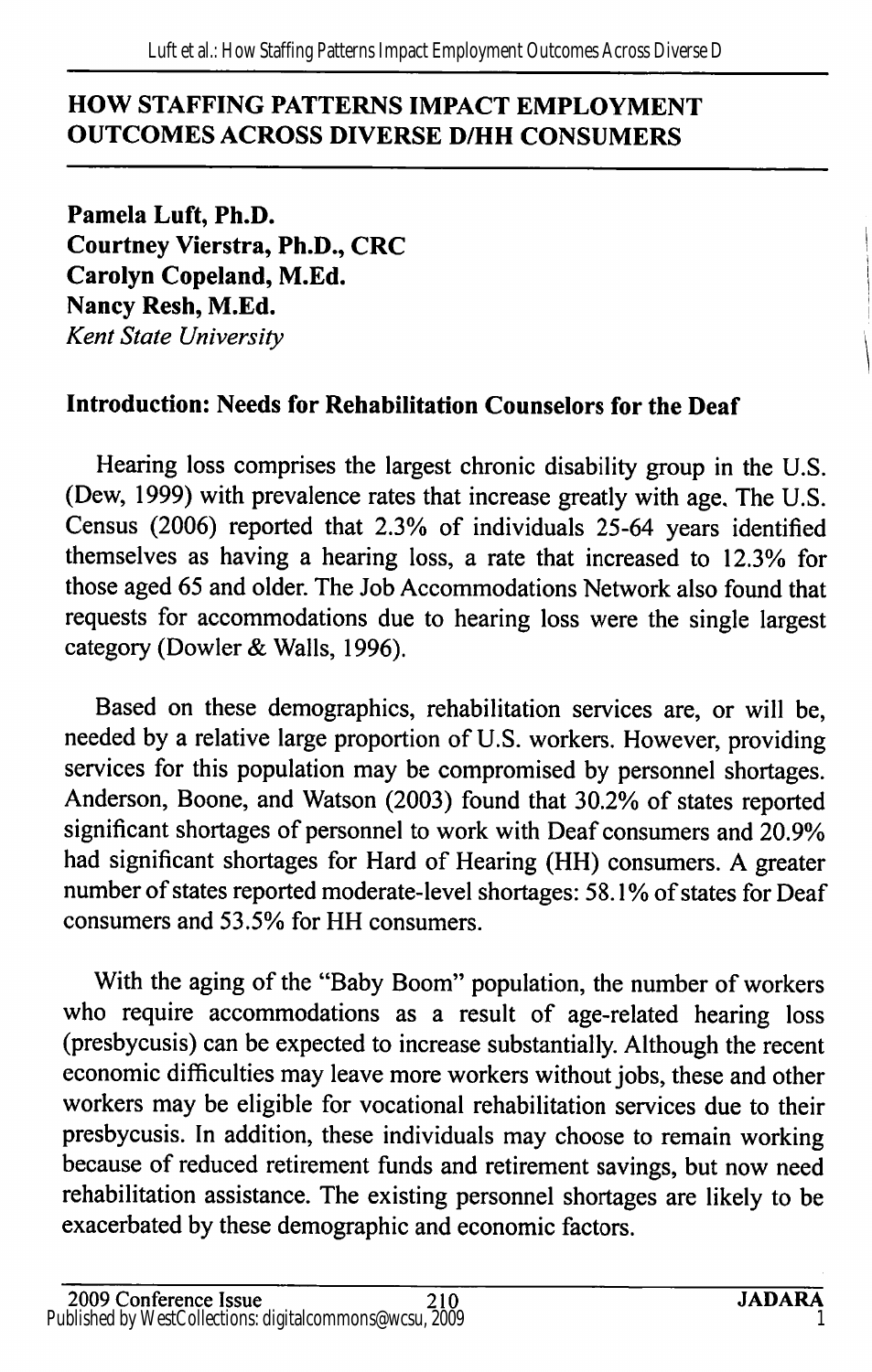### Diversity in the Population

The Deaf and HH (DHH) population is relatively diverse. In addition to ethnic and racial diversity that is increasing throughout the U.S., there are four subgroups within the DHH population that have very different rehabilitation service needs: Deaf, hard of hearing (HH), late-deafened (LD), and lowfunctioning deaf (LFD). Each presents unique circumstances and issues for rehabilitation counselors, in addition to the employment and disability issues that bring them to rehabilitation offices. Individuals bom deaf typically have hearing parents (92%), and only approximately 4% have two Deaf or HH parents (Mitchell & Karchmer, 2004). Most hearing parents do not know sign language, often resulting in inadequate acquisition of a primary language (Bosso, 2008; Case, 2008). This frequently leads to limited English language fluency with concomitant poor literacy and academic achievement (Marshark, 2000; Moore, P., 2008; Moores, 2001; Scheetz, 2001; Schirmer, 2001). Most hearing parents prefer their children to lipread and use hearing aids, or to use an English-based sign language system. Those bom to Deaf parents typically belong to the Deaf community and value American Sign Language (ASL) and socializing with other Deaf individuals (Lane, Hoffmeister, & Bahan, 1996). Those bom to hearing parents may have a range of evolving Deaf identities depending upon introductions to and involvement with the Deaf community and ASL. Many spend early adult years still deciding about their comfort levels in the Deaf or hearing worlds. For rehabilitation counselors, limited English literacy and academic achievement, potentially diverse identities, and a range of communication preferences can be very challenging.

HH individuals represent approximately 96% of the DHH population (Bat-Chava, Deignan, & Martin, 2002). Israelite, Ower, and Goldstein (2000) found HH individuals to be unclear or to have mixed identities between Deaf and hearing worlds. Identity for HH individuals often is much less clear because although they can interact more easily with the hearing individuals, it is often difficult in group settings or noisy environments. HH individuals' struggles can lead to depression and social isolation (Schroedel, Kelley,  $\&$ Conway, 2002; Schroedel, Watson, & Ashmore, 2003). In addition, they are frequently placed in general education classrooms with minimal supports and receive minimal, if any, special career or transition preparation (Punch, Hyde, & Creed, 2004). Rehabilitation counselors may need to help these individuals address emotional, academic, and identity issues in additional to helping them identify and set realistic career and work goals.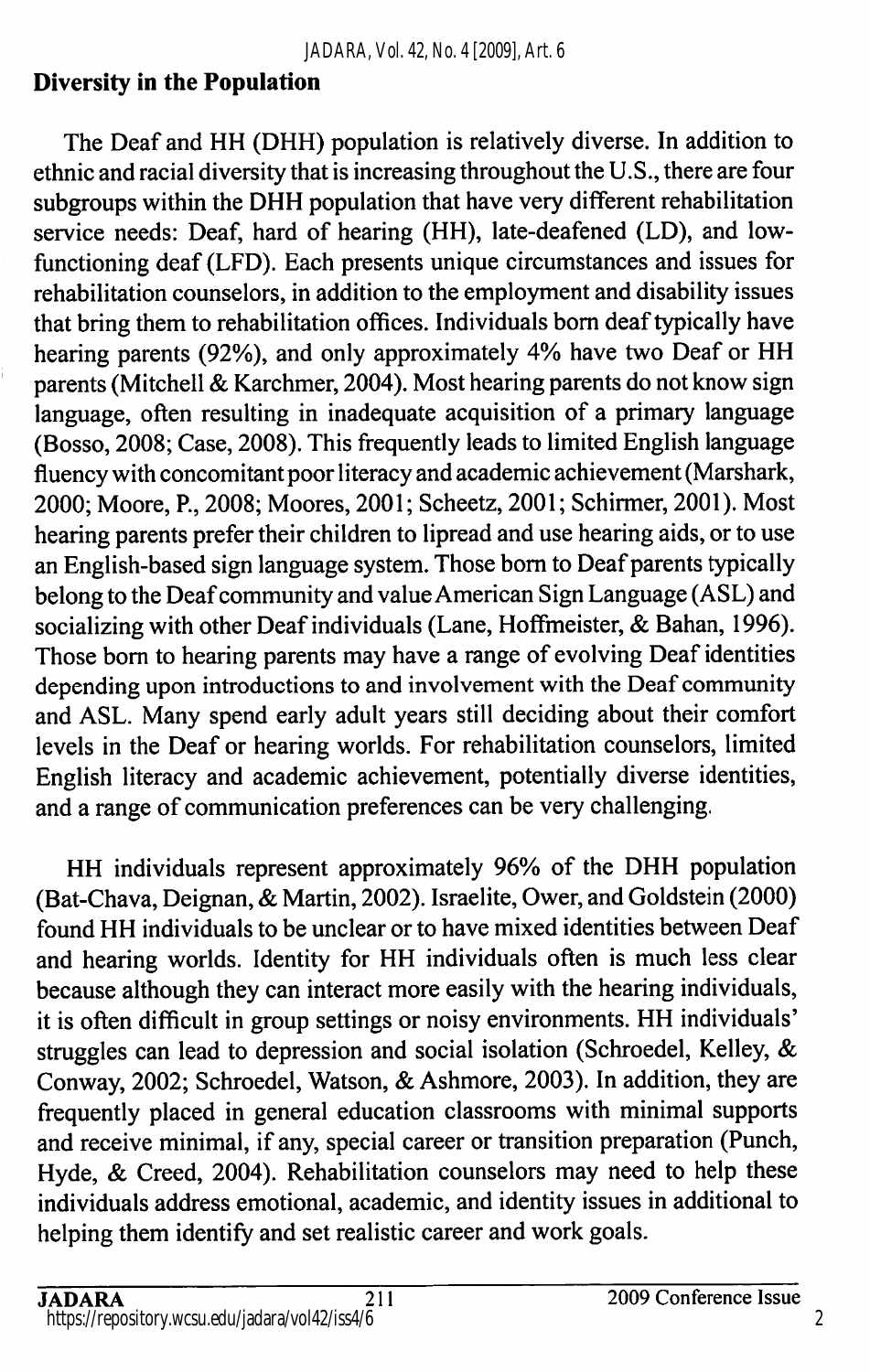Luft et al.: How Staffing Patterns Impact Employment Outcomes Across Diverse D

Those deafened in adulthood (late-deafened, LD) often struggle with communication in addition to adjusting to impact of substantial hearing loss on their lifestyle, career, and professional goals (Bat-Chava et al, 2002). This often occurs at that point when colleagues are being promoted and are advancing in their careers. These individuals often know little about how to effectively accommodate hearing loss or the devices that would offer optimal supports. At a time when others can utilize their networks of family and friends to support them, their hearing loss typically creates communication barriers that negatively impact interpersonal relationships and socialization.

LFD individuals often read at third grade or lower, and may have other disabilities. Often, they receive "custodial" education with little attention to learning (Ewing & Jones, 2003). They typically have minimal academic success; often have behavioral problems; need long-term supports and services; and are at risk for being undertrained, undereducated, and underemployed (Harmon Carr, & Johnson, 1998, Wheeler-Scruggs, 2003). In addition, they may have limited sign language fluency and are unable to successfully use interpreters. For rehabilitation counselors, this group has some substantial barriers that can greatly limit the range of potential services from which they are able to benefit.

## Rehabilitation Implications

These four diverse DHH subgroups offer a range of identity, communication, training, and employment challenges to rehabilitation counselors. Overall, identification with the Deaf community has been positively related to self-esteem, although those not proud of this identification had lower self-esteem (Bat-Chava, 1994). Another challenge is that of those with childhood hearing loss, in 2002 only 66.97% graduated with a diploma and 10.5% dropped out (U.S. Department of Education, 2004). In 2005-2006 the drop out rate improved to 8.84%; however, only 45.33% of the DHH population graduated with a diploma (OSEP/Westat, 2007). This group also has a history of poor academic achievement with a mean reading level for 18 year old DHH students at the 4.0 grade level (Traxler, 2000). The median mathematics achievement score for *problem solving* at the age of 18 years for DHH students is slightly below fifth grade, and the median mathematics procedures scores are slightly higher, near sixth grade for 18-year-olds. Another challenge is that nearly 40% of the K-12 DHH population has one or more additional disabilities (Gallaudet Research Institute, 2008).

Employment rates also appear to differ among these four subgroups. For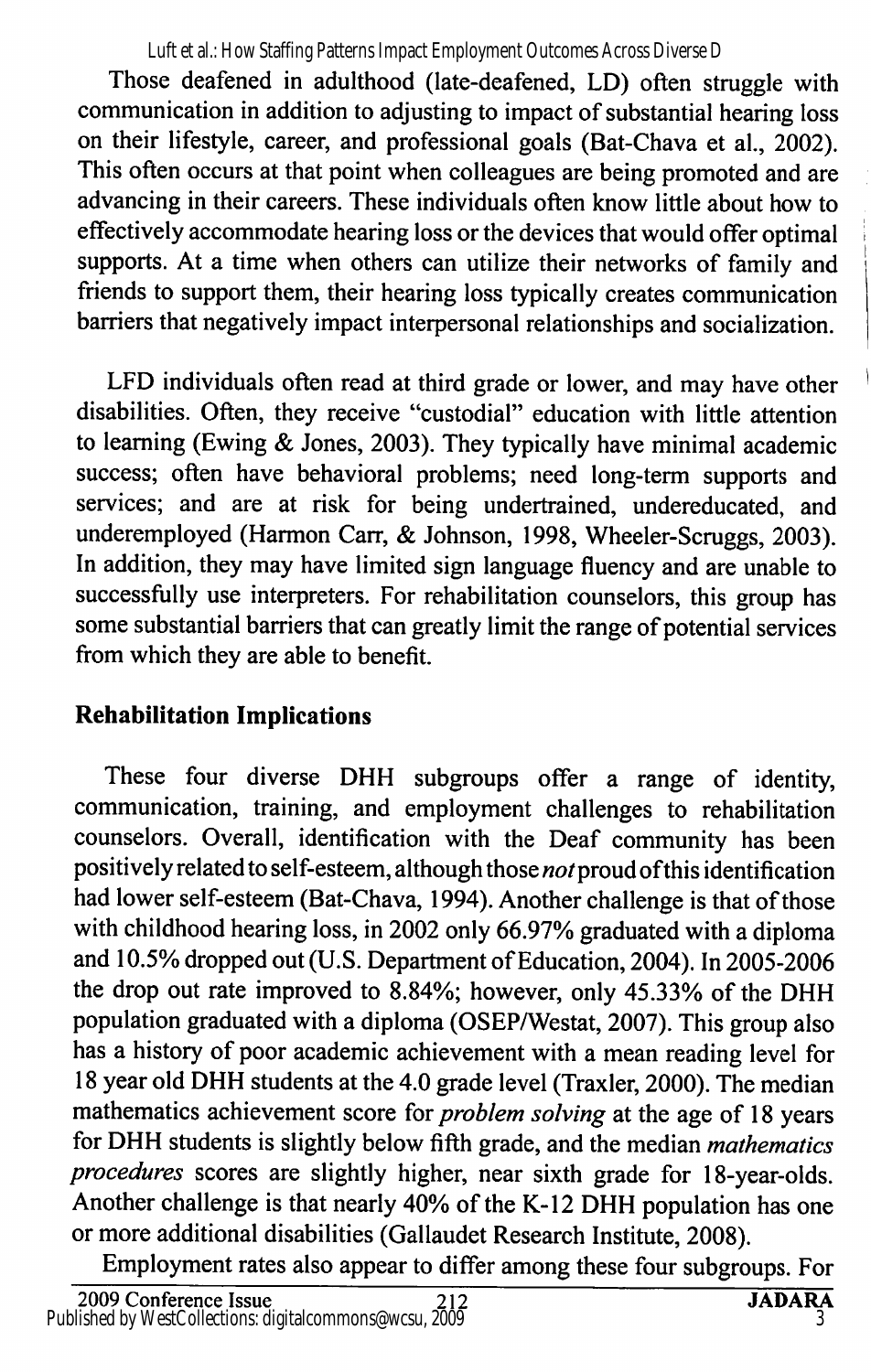#### *JADARA, Vol. 42, No. 4 [2009], Art. 6*

example, DHH consumers are significantly more likely to achieve competitive jobs, and to have significantly higher income levels after receiving college/ university training, business/vocational training, on-the-job training, or job placement. However, HH and LD individuals were competitively employed at a significantly lower rate than Deaf consumers, and it was the Deaf consumers who received these listed services, at a significantly higher rate than LD or HH (Moore, C., 2001, 2002). HH cases closed for positive competitive employment occur at a significantly lower rate than for Deaf consumers (Moore, 2001).

The National Longitudinal Transition Study results also showed differential success rates between Deaf and HH individuals (Blackorby, & Wagner, 1996). HH individuals three to five after high school were less often competitively employed (-6.5%) that those within two years of leaving high school. In comparison. Deaf individuals gained +6.3% in rate of competitive employment over this same time. HH individuals also had lower earning gains. Between two and three to five years out of high school, HH individuals increased 26.2% in earning \$6.00/hour or more, while Deaf individuals increased 41.4% despite having a much lower initial rate. All individuals with disabilities increased 30.8%, indicating that HH were below this median.

These differential employment outcomes suggest a potential lack of equity of services among the DHH subgroups. One possible answer is results of a survey by Stauffer and Boone (2006). Across 42 states, 85% served HH and LD consumers with general counselors rather than by Rehabilitation Counselors for the Deaf (RCDs). Lower competitive employment rates may due to counselors who are not prepared to address the substantial barriers and the diversity within and across these groups. These results suggest needs for RCDs to address this diverse population and ensure equitable services and employment outcomes. The HH and LD consumers may be able to communicate more easily with general counselors, but employment data suggest that this is insufficient to guarantee equal employment outcomes.

At a time when vocational rehabilitation is facing budget cuts and workers are facing job loss, the number of aging workers is increasing, as is the potential number of consumers with hearing loss. As the population of the U.S. also becomes more ethnically diverse, these individuals also are at greater risk of having fewer positive academic and adult outcomes (Anderson & Grace, 1991; Cohen, 1991; Rodriquez & Santiviago, 1991).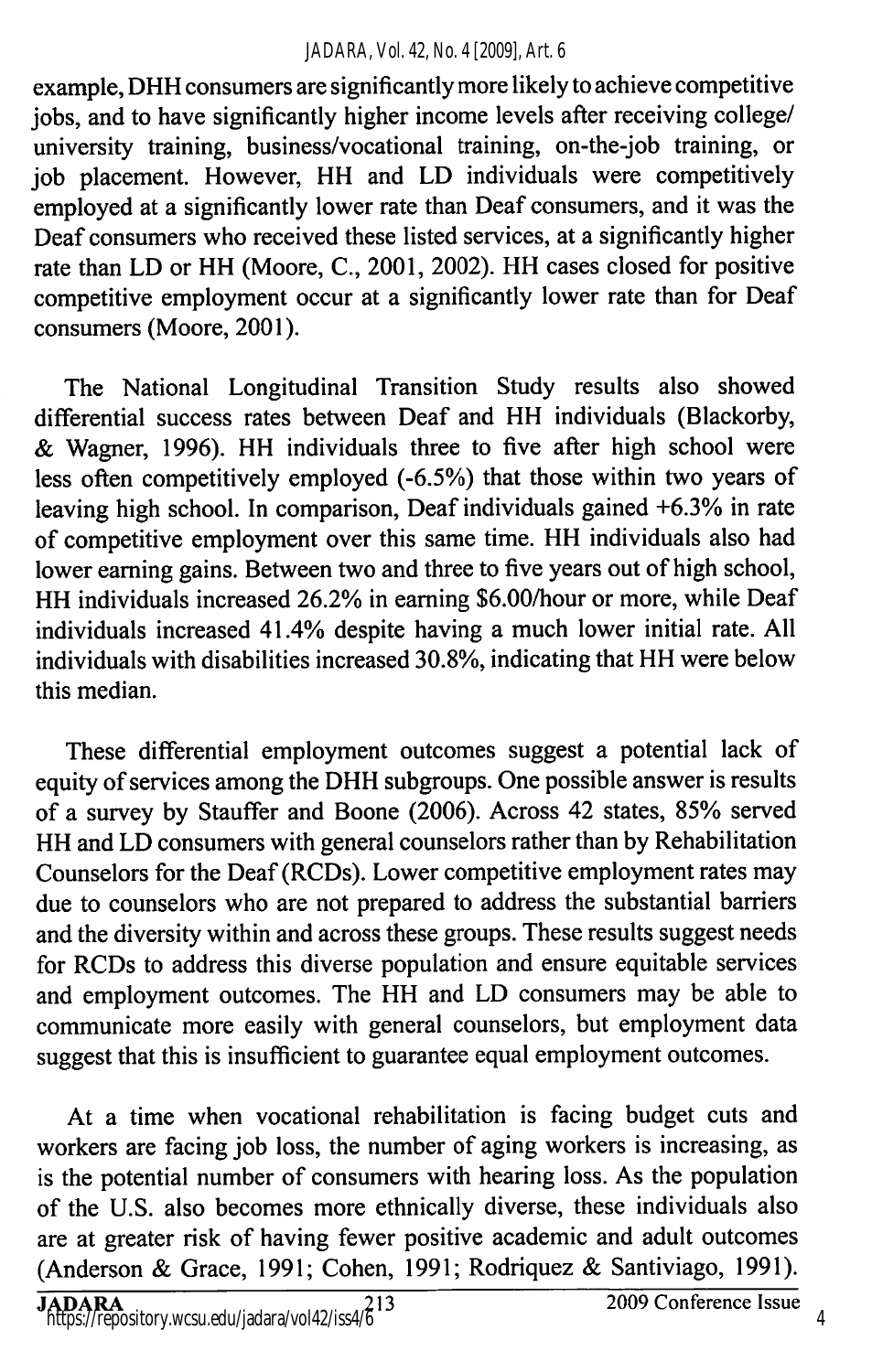Luft et al.: How Staffing Patterns Impact Employment Outcomes Across Diverse D

Although technology is improving the type and quality of accommodations available for individuals with hearing loss, Scherich (1996) found that 62% of DHH workers rated present accommodations as not appropriate or not meeting their needs. Many felt they had inadequate equipment (65%) with inadequate worksite awareness (16%), and 74% of workers wished to have different accommodations but were unsure of what was better. ADA requires workers to ask and recommend devices; yet, particularly among the LD population, they are unlikely to know what they need or that they have rights to request such devices.

# Conclusions

Employment demographics indicate a need for well-trained rehabilitation counselors to serve the diverse DHH subgroups. Deaf and HH consumers struggle with academic achievement which may be exacerbated with diplomas that are linked to passing grade level tests; lower recent graduation rates suggest this is occurring at present. LED consumers remain a challenging group that often requires multiple and long-term services. HH and LD Consumers have lower competitive employment rates and postsecondary attendance than Deaf consumers. They are more likely to be placed with general counselors who may not be aware of substantial, but often masked, communication, identify, and interpersonal issues. HH and LD have potential for more positive outcomes but HH often have been integrated in typical classrooms and environments. LD have acquired job skills and a career path but now face employment issues in addition to substantial communication, interpersonal, and adjustment issues. Each unique subgroup requires sensitive and well-trained counselors. DHH consumers very much need well-trained RCDs and, if assigned to general counselors, support and oversight from RCDs and other knowledgeable individuals to ensure equitable employment outcomes.

## Author comment on the presentation

The numbers of RCDs and other counselors who shared their stories of dedication to their consumers was very impressive and inspiring. These told of their respect for the consumers' struggles: with accepting their hearing loss; with accepting their needs for accommodations, not as an indicator of "weakness " but as an effective success strategy; and with seeing hearing loss as a personal characteristic but no longer a barrier. These stories told of the patience, and of sensitivity, to helping them move forward after experiencing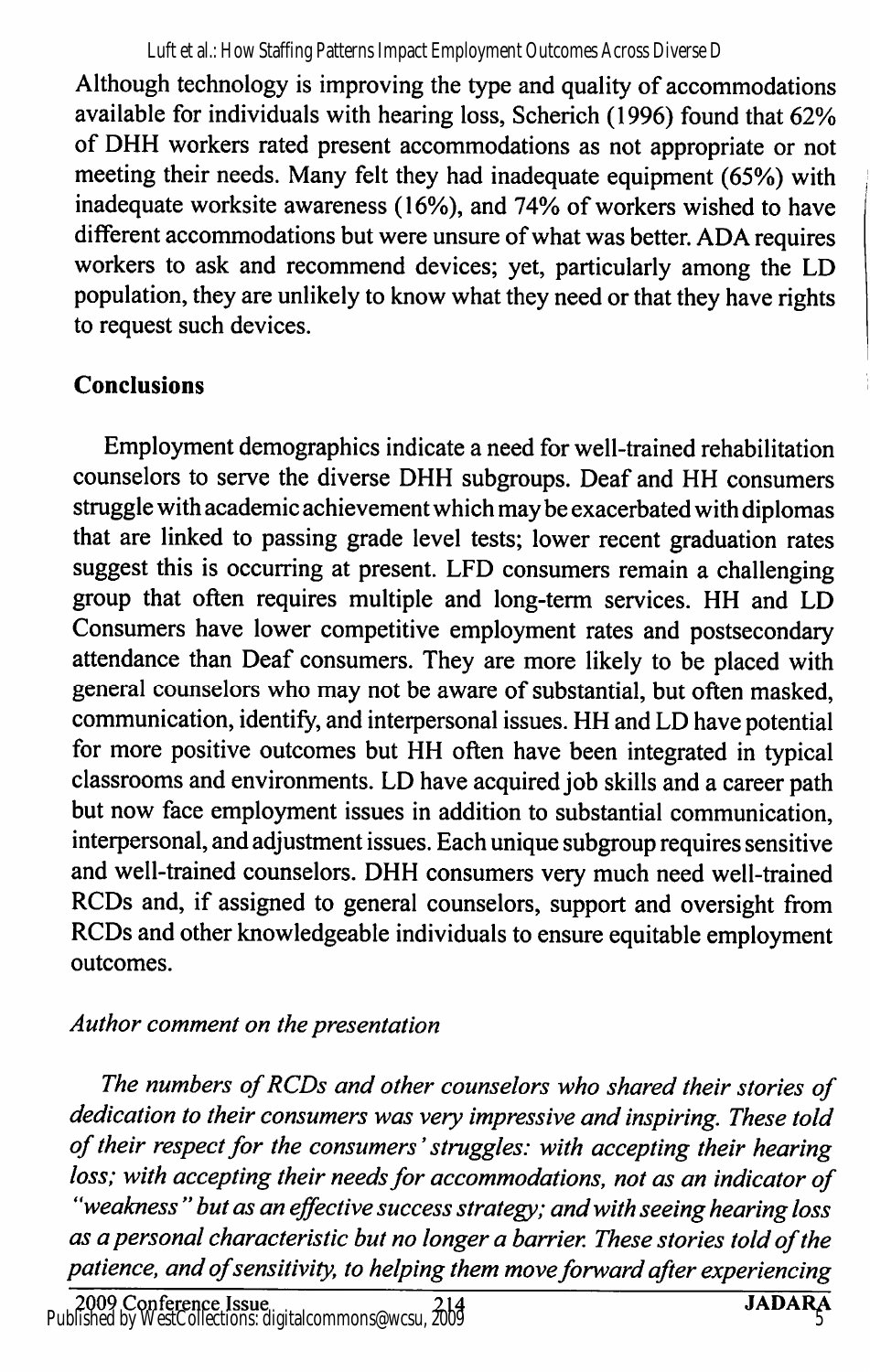#### *JADARA, Vol. 42, No. 4 [2009], Art. 6*

disability-related "failure". Thank you to everyone for sharing and dedicating yourselves to working with these important, and often underserved, groups within the DHH population.

Pamela Luft, Ph.D. 405 White Hall Kent State University Kent. OH 44242-0001 (330) 672-0593 TTY/Voice pluft@educ. kent. edu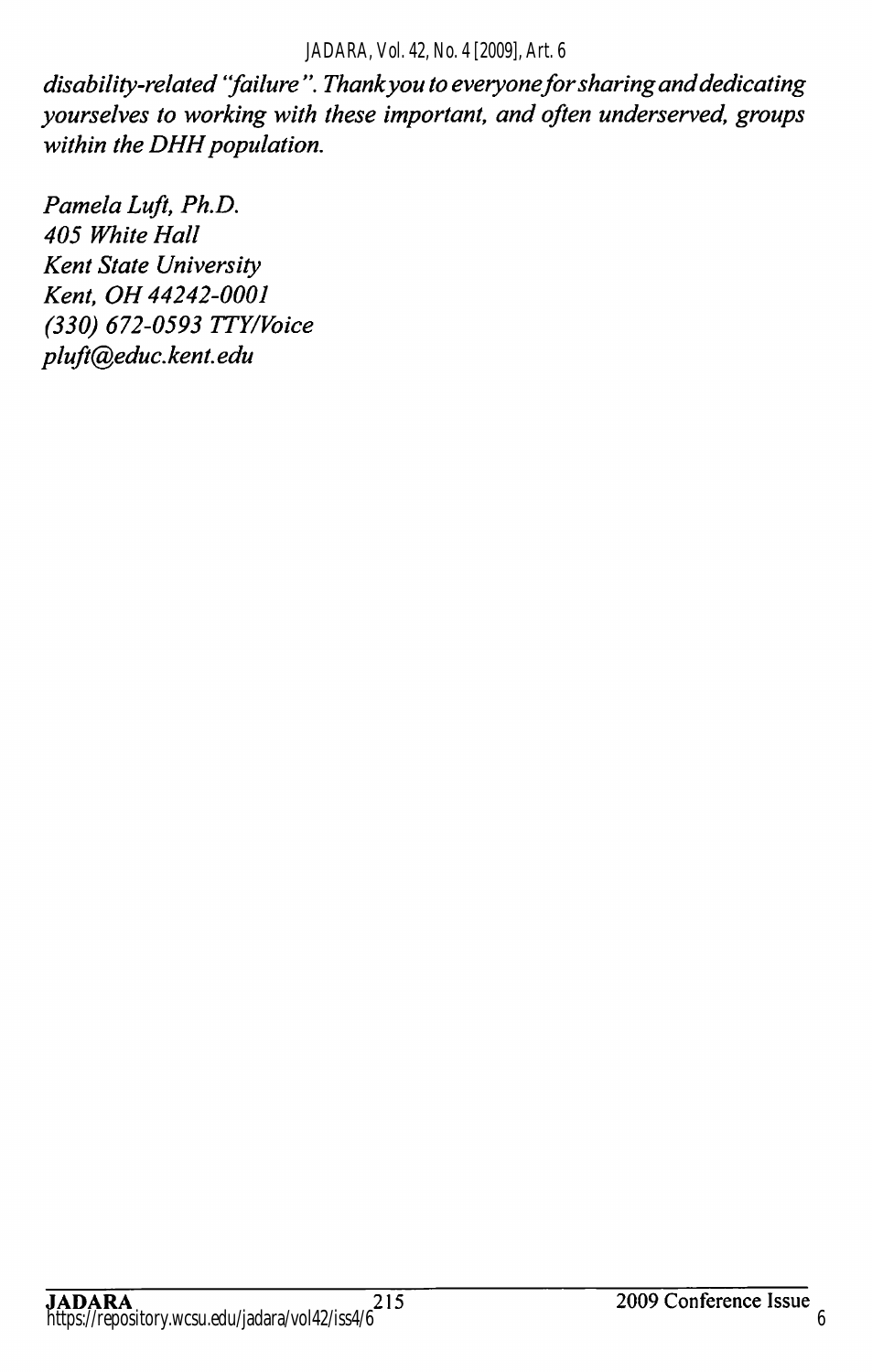#### **References**

- Anderson, G. B., Boone, S. E., & Watson, D. (2003). Impact of federal legislation and policy on VR services for consumers who are dear or hard of hearing: Perspectives of agency administrators and program specialists. American Annals of the Deaf, 148, 315-322.
- Anderson, G. B., & Grace, C. A. (1991). Black deaf adolescents: A diverse and underserved population. The Volta Review, 93, 73-86.
- Bat-Chava, Y. (1994). Group identification and self-esteem of deaf adults. Personality and Social Psychology Bulletin, 20, 292-502.
- Bat-Chava, ¥., Deignan, E., & Martin, D. (2002). Rehabilitation Counselors' Knowledge of Hearing Loss and Assistive Technology. Journal of Rehabilitation, 68, 33-44.
- Blackorby, J., & Wagner, M. (1996). Longitudinal postschool outcomes of youth with disabilities: Findings from the national longitudinal transition study. Exceptional Children, 62, 399-413.
- Bosso, E. (2008). Testing, accountability, and equity for deaf students in Delaware. In R. C. Johnson & R. E. Mitchell (Eds.), Testing deaf students in an age of accountability (pp. 167-180). Washington, DC: Gallaudet University.
- Case, B. J.. (2008). Accommodations to improve instruction and assessment of deaf students. In R. C. Johnson & R. E. Mitchell (Eds.), Testing deaf students in an age of accountability (pp. 51 - 62). Washington, DC: Gallaudet University.
- Dew, D. W. (Ed.). (1999). Serving individuals who are low-functioning deaf. Report from the study group,  $25<sup>th</sup>$  Institute on Rehabilitation Issues. Washington, DC: George Washington Univ., Regional Rehabilitation Continuing Education Program.
- Dowler, D. L., & Walls, R. T. (1996). Accommodating specific job functions for people with hearing impairments. Journal of Rehabilitation, 62, 35-43.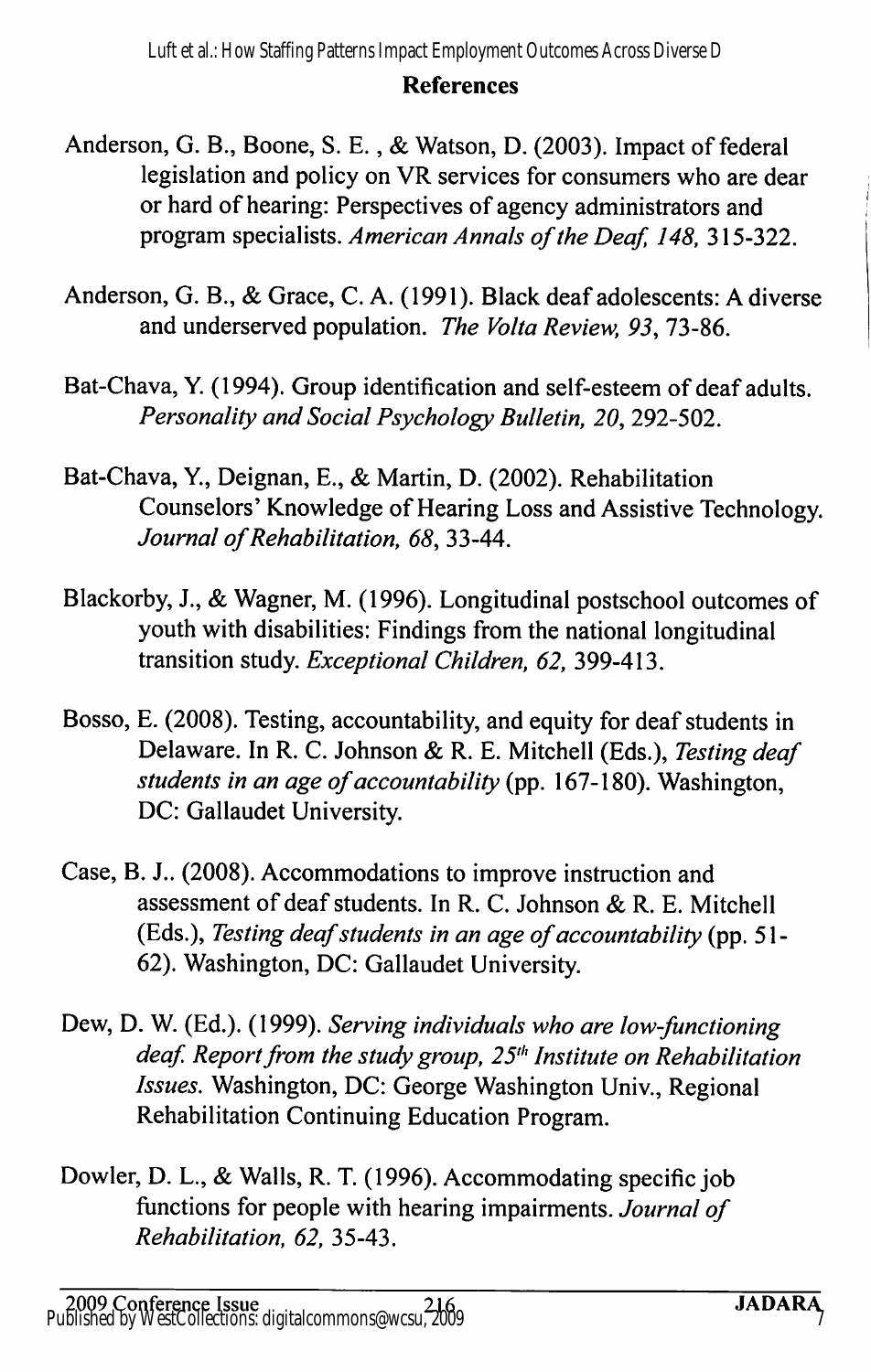- Ewing, K. M., & Jones, T. W. (2003). An educational rationale for deaf students with multiple disabilities. American Annals of the Deaf, 148, 261-21 \.
- Gallaudet Research Institute (2008). Regional and National Summary Report of Data from the 2007-08 Annual Survey of Deaf and Hard of Hearing Children and Youth. Washington, DC: GRI, Gallaudet University.
- Harmon, M., Carr, N., & Johnson, T. (1998). Services to low functioning deaf and hard of hearing persons. 1998 PEPNet Conference Proceedings: Empowerment Through Partnerships. April 29-May 2, 1998. Retrieved 6/28/08 from http://www.pepnet.org/ confpast/1998/pdf/harmon.pdf
- Israelite, N., Ower, J., & Goldstein, G. (2002). Hard-of-hearing adolescents and identity construction: Influences of school experiences, peers, and teachers. The Journal of Deaf Studies and Deaf Education, 7, 134-148.
- Lane, H., Hoffmeister, R., & Bahan, B. (1996). A journey into the Deaf-World. San Diego: DawnSignPress.
- Marschark, M. (2000). Education and development of deaf children—or is it development and education? In P. E. Spencer, C. J. Erting, & M. Marshark (Eds.), The deaf child in the family and at school: Essays in honor of Kathryn P. Meadow-Orlans (pp. 275-291). Mahwah, NJ: Lawrence Erlbaum Assoc.
- Mitchell, R. E., & Karchmer, M. A. (2004). Chasing the mythical ten percent: Parental hearing status of deaf and hard of hearing students in the United States. Sign Language Studies, 4, 138-163.
- Moore, C. L. (2001). Disparities in job placement outcomes among deaf, late-deafened, and hard-of-hearing consumers. Rehabilitation Counseling Bulletin, 44, 144-150.
- Moore, C. L. (2002). Relationship of consumer characteristics and service provision to income of successfully rehabilitated individuals who are deaf. Rehabilitation Counseling Bulletin, 45, 233-239.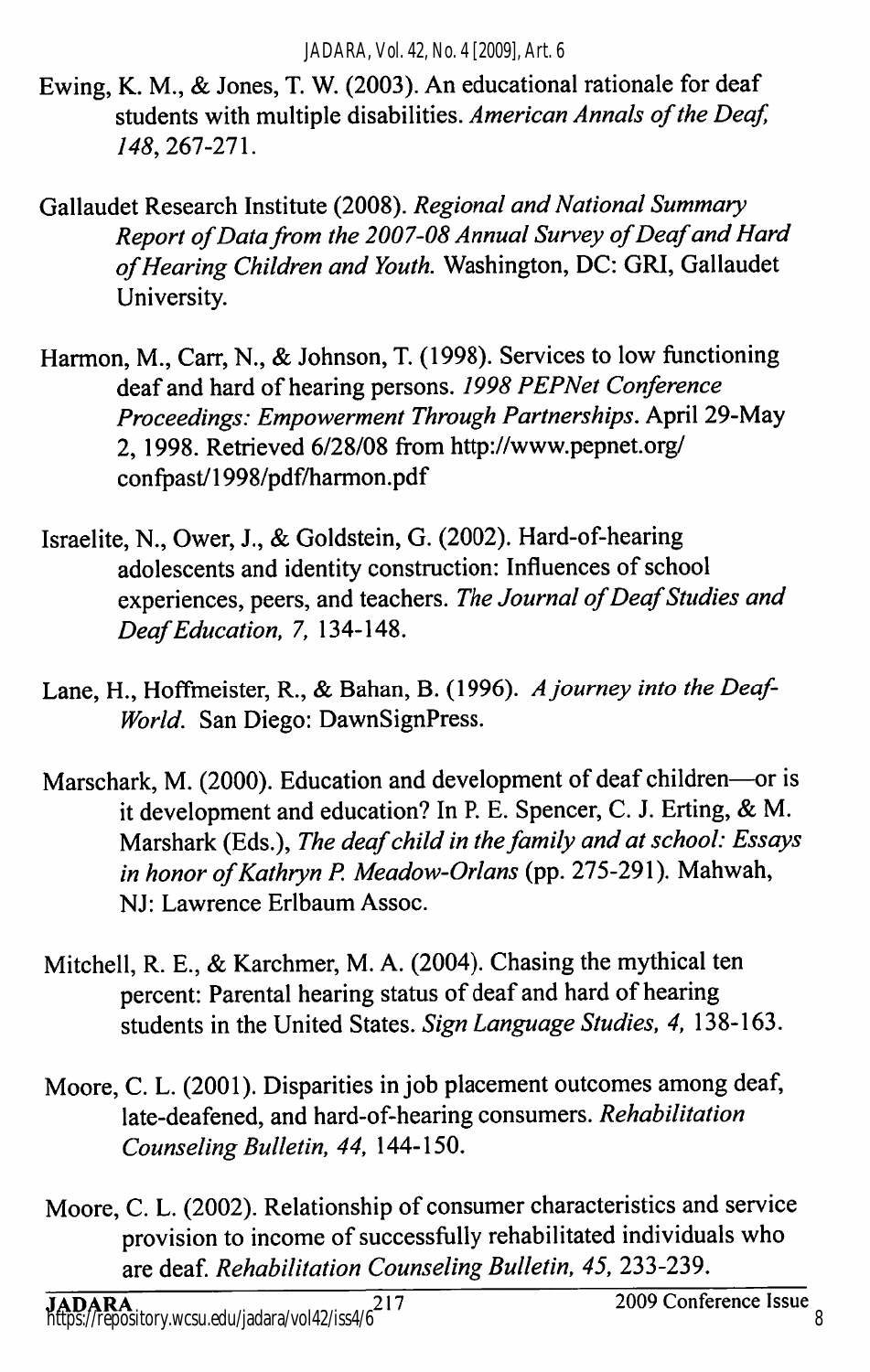Luft et al.: How Staffing Patterns Impact Employment Outcomes Across Diverse D

- Moore, R (2008). The Potential Harm to Deaf Students of High Stakes Testing in California. In R. C. Johnson & R. E. Mitchell (Eds.), Testing deaf students in an age of accountability (pp. 181-). Washington, DC: Gallaudet University.
- Moores, D. F. (2001). Educating the deaf: Psychology, principles, and practices (5th ed.). Boston: Houghton Mifflin,
- OSEP/Westat. (2007). Annual Report Tables (IDEA). Retreived 5/24/09 from https://www.ideadata.0rg/arc\_toc8.asp#partbLRE
- Punch, R., Hyde, M., & Creed, P. A. (2004). Issues in the school-to-work transition of hard of hearing adolescents. American Annals of the Deaf, 149, 28-38.
- Scheetz, N. A. (2001). Orientation to deafness (2<sup>nd</sup> ed.). Boston: Allyn and Bacon.
- Scherich, D. L. (1996). Job accommodations in the workplace for persons who are deaf or hard of hearing: Current practices and recommendations. Journal of Rehabilitation, 62, 27-35.
- Schirmer, B. R. (2000). Language and literacy development in children who are deaf ( $2<sup>nd</sup>$  ed.). Boston: Allyn and Bacon.
- Schroedel, J. G., Kelley, C., & Conway, P. (2002). Where are all the hard of hearing students? Some tips for enhancing services by postsecondary and rehabilitation professionals. In K. G. Jursik (Ed.), PEPNet 2002: Diverse voices, one goal: Conference proceedings (pp. 105-111). Knoxville, TN: University of Tennessee, Postsecondary Education Consortium.
- Schroedel, J. G., Watson, D., & Ashmore, D. H. (2003). A national research agenda for the postsecondary education of deaf and hard of hearing students: A road map for the future. American Annals of the Deaf, 148, 67-73.
- Stauffer, L. M., & Boone, S. (2006, Dec.). Survey of state staffing patterns, issues, CSPD, and related outcomes for consumers who are deaf, deaf-blind, hard of hearing & late deafened. Final technical report